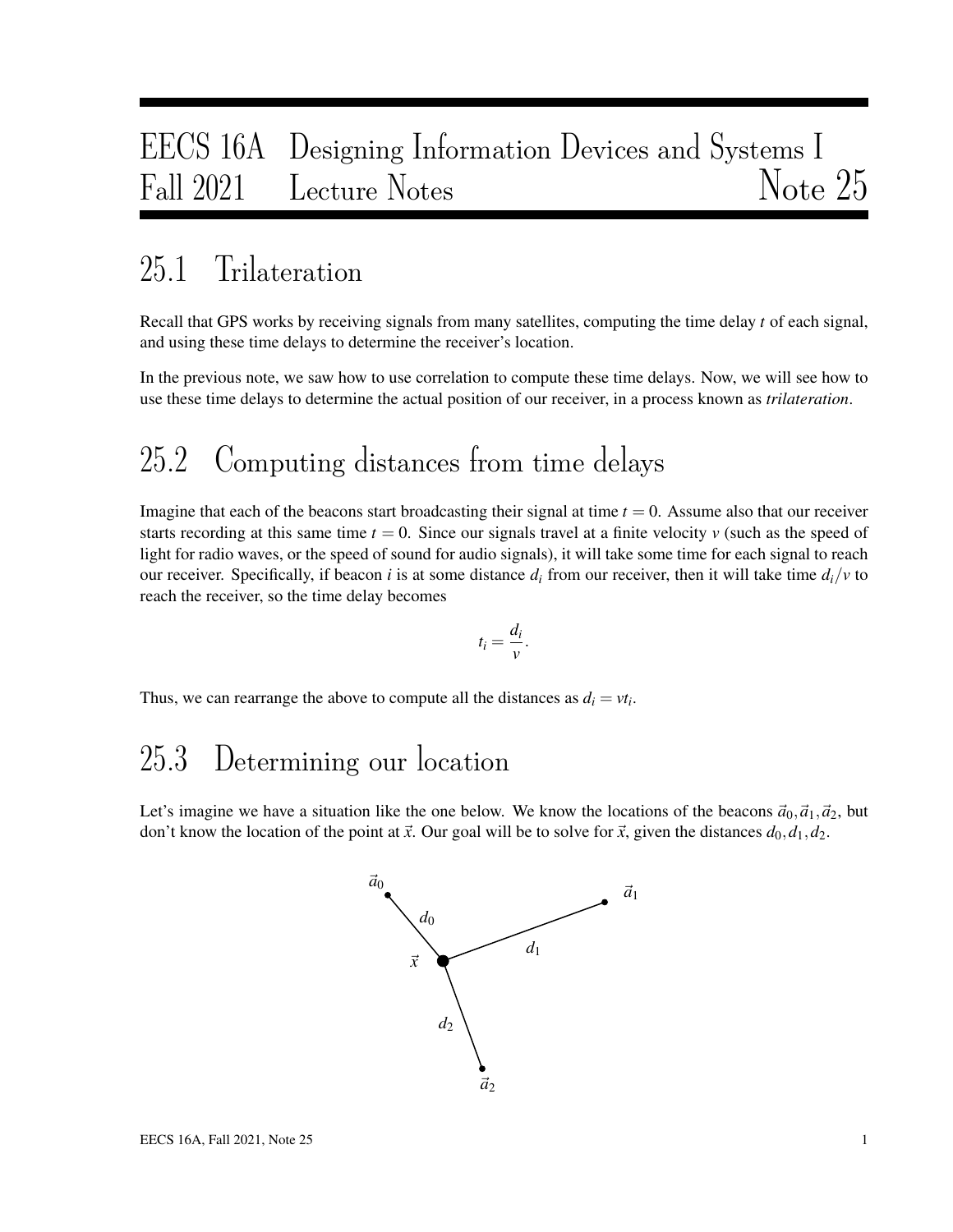By the Pythagorean theorem, we have that

$$
\|\vec{a}_0 - \vec{x}\|^2 = d_0^2
$$
  

$$
\|\vec{a}_1 - \vec{x}\|^2 = d_1^2
$$
  

$$
\|\vec{a}_2 - \vec{x}\|^2 = d_2^2.
$$

We wish to solve for  $\vec{x}$ . It is natural to rewrite the squared norms using inner products and expand out the squared binomial terms, in order to separate out the terms involving  $\vec{x}$  from the terms that are known.

Doing so, we obtain

$$
\vec{a}_0^T \vec{a}_0 - 2\vec{a}_0^T \vec{x} + \vec{x}^T \vec{x} = d_0^2
$$
  
\n
$$
\vec{a}_1^T \vec{a}_1 - 2\vec{a}_1^T \vec{x} + \vec{x}^T \vec{x} = d_1^2
$$
  
\n
$$
\vec{a}_2^T \vec{a}_2 - 2\vec{a}_2^T \vec{x} + \vec{x}^T \vec{x} = d_2^2.
$$

We're interested in solving for  $\vec{x}$ . If the above system were a linear system, then we could do so easily, using Gaussian elimination. Unfortunately, the  $\vec{x}^T \vec{x}$  quadratic term prevents us from doing so. To eliminate that terms, we use a "trick" - we will subtract the first of our equations from each of the other two. In doing so, the  $\vec{x}^T \vec{x}$  term will subtract out, leaving us with a linear system!

Doing so, we obtain the two equations:

$$
\vec{a}_1^T \vec{a}_1 - \vec{a}_0^T \vec{a}_0 - 2\vec{a}_1^T \vec{x} + 2\vec{a}_0^T \vec{x} = d_1^2 - d_0^2
$$
  

$$
\vec{a}_2^T \vec{a}_2 - \vec{a}_0^T \vec{a}_0 - 2\vec{a}_2^T \vec{x} + 2\vec{a}_0^T \vec{x} = d_2^2 - d_0^2.
$$

Simplifying and collecting terms within each equation, we can rewrite the above system as

$$
\begin{bmatrix} 2(\vec{a}_0^T - \vec{a}_1^T) \\ 2(\vec{a}_0^T - \vec{a}_2^T) \end{bmatrix} \vec{x} = \begin{bmatrix} \vec{a}_1^T \vec{a}_1 - \vec{a}_0^T \vec{a}_0 + d_0^2 - d_1^2 \\ \vec{a}_2^T \vec{a}_2 - \vec{a}_0^T \vec{a}_0 + d_0^2 - d_2^2 \end{bmatrix}.
$$

Now, we have two linear equations. So if we are working in two dimensions, we can solve for the components of  $\vec{x}$  and recover our position. If we are working in three dimensions, however, then we do not have enough equations - we would need to add one more beacon  $\vec{a}_3$  in order to get our third linear equation. More generally, if we are working in *n*-dimensional space, we need at least  $n + 1$  beacons in order to determine our position, since we "lose" one beacon in our subtraction trick in order to linearize the system.

#### 25.4 Unsynchronized Clocks

However, there is one critical assumption baked into the above approach. How do we find the *ti*? We assume that our receiver starts recording at the same time  $t = 0$  that the beacons start broadcasting. Then we use cross-correlation to compute each *t<sup>i</sup>* , and then solve for *d<sup>i</sup>* and do trilateration as described above.

But how does our receiver know to start recording at exactly that time  $t = 0$ ? It must have some clock that is synchronized with the beacons, in order to know when to begin recording. In reality, however, such a clock does not exist - while the beacons can all be synchronized to start broadcasting at the same time, the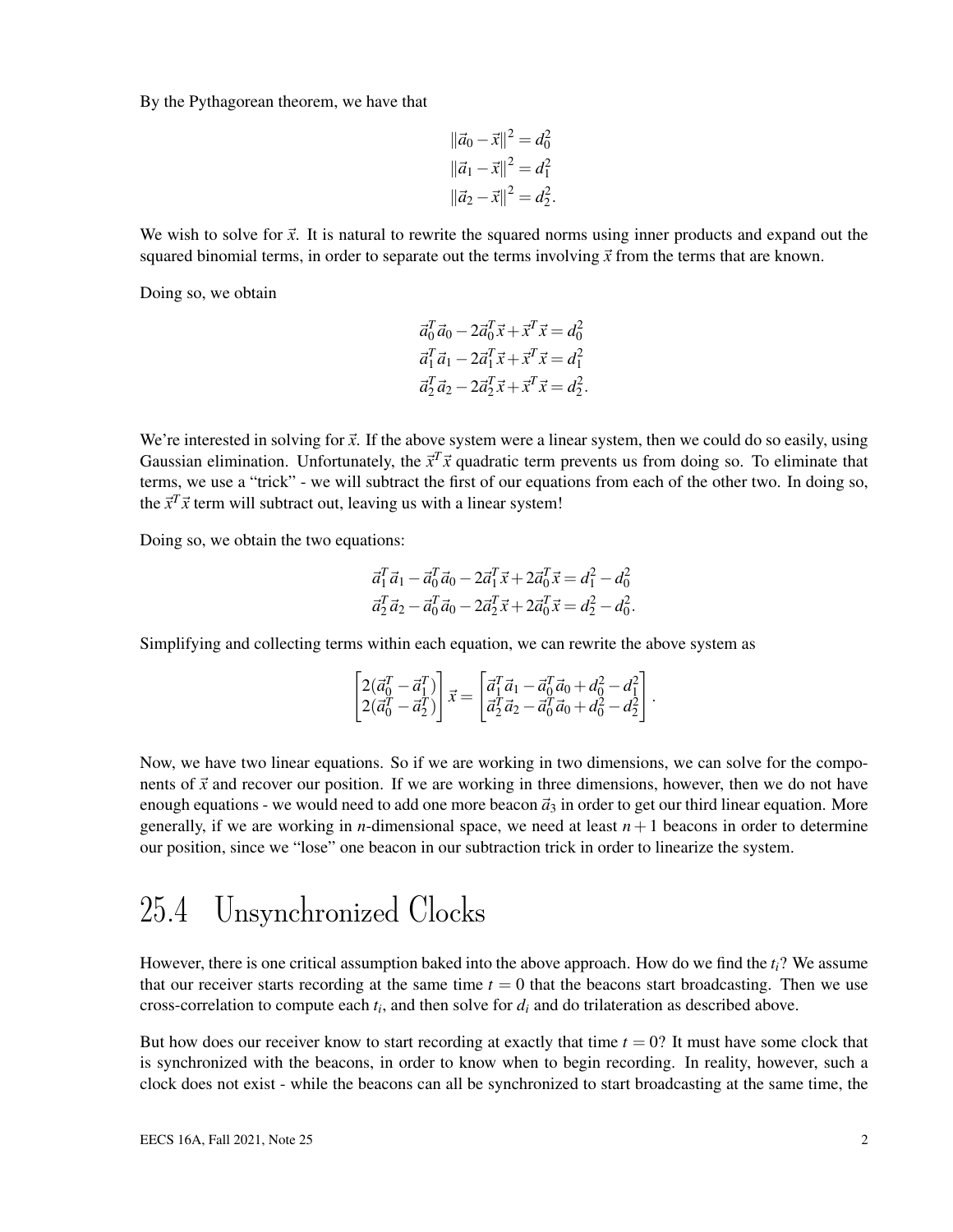receiver cannot guarantee that it starts recording at exactly that same time. Instead, it begins recording at some time  $\Delta t$ , representing the offset from  $t = 0$  when we start recording. Note that  $\Delta t$  may be either positive or negative, but is unknown to the receiver.

Consider the following figure, representing the signals broadcast by the beacons and received by the receiver:



Notice that the received signal is delayed by some amount, due to its travel time. As we discussed earlier, letting  $d_i$  be the distance between the receiver and the beacon, this delay will equal  $d_i/v$ .

If the receiver were able to synchronize its recording with the time at which the signal was broadcast, then we could use cross correlation to compute the above delay, recover  $d_i$ , and perform trilateration in manner described above. However, what if we were unable to start our recording at exactly  $t = 0$ , but instead started at some unknown time  $t = \Delta t$ ?



As shown above, the recording begins only after some time ∆*t*. When we perform cross-correlation, we determine that the signal has been delayed by some time *t<sup>i</sup>* after we began recording. But as shown in the above diagram, the signal has in fact been traveling for a time  $t_i + \Delta t$ , not simply  $t_i$ .

So we may write our observations *t<sup>i</sup>*

$$
t_0 = \frac{d_0}{v} - \Delta t
$$

$$
t_1 = \frac{d_1}{v} - \Delta t
$$

$$
\vdots
$$

$$
t_{n-1} = \frac{d_{n-1}}{v} - \Delta t.
$$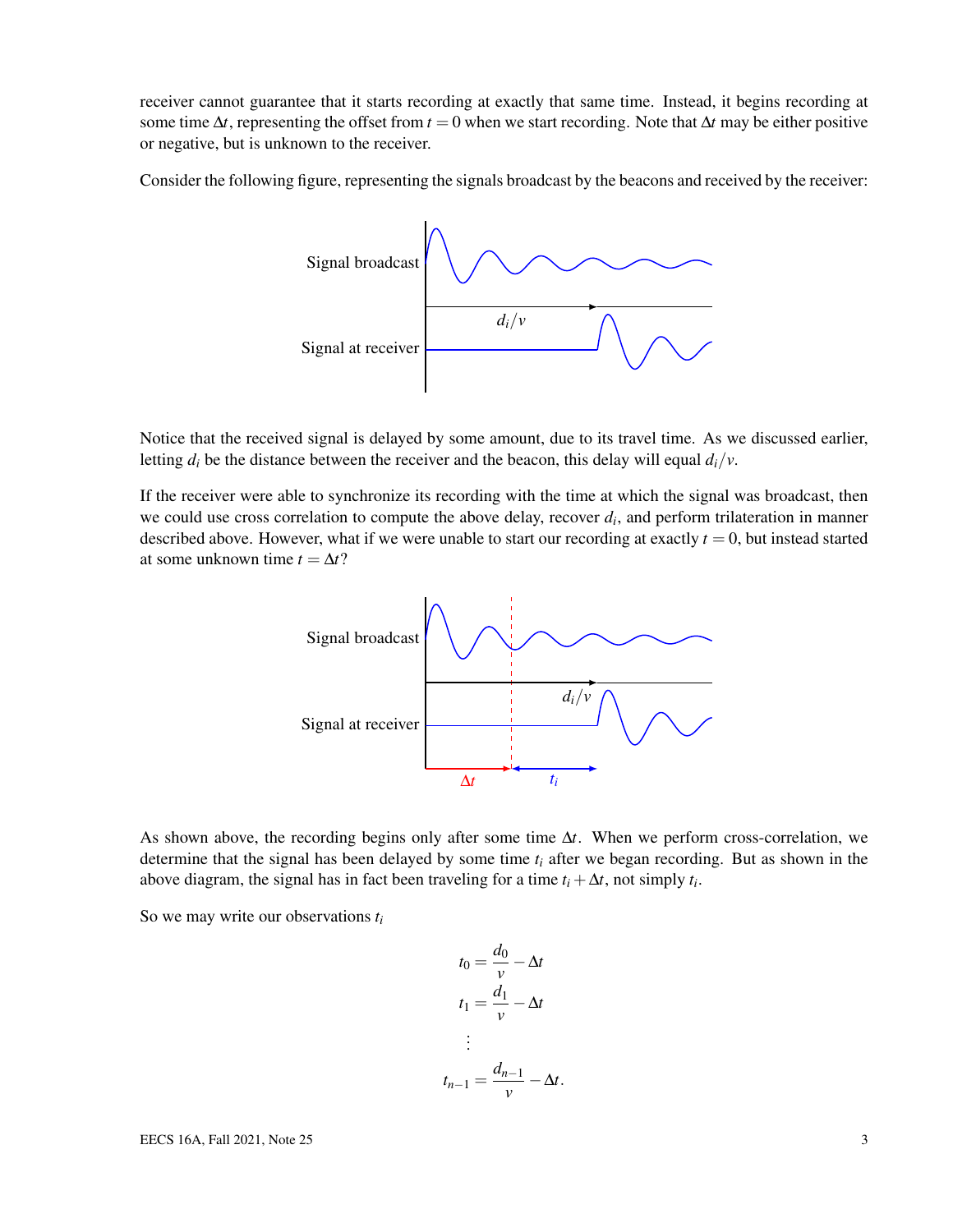So what do we do now? Since ∆*t* is unknown, we can't recover the *d<sup>i</sup>* directly and use our previous approach to solve for our position. Instead, we can rearrange and write the  $d_i$  in terms of both  $t_i$  (which are known) and  $\Delta t$  (which is not!):

$$
d_0 = v(\Delta t + t_0)
$$
  
\n
$$
d_1 = v(\Delta t + t_1)
$$
  
\n
$$
\vdots
$$
  
\n
$$
d_{n-1} = v(\Delta t + t_{n-1}).
$$

Observe that this system of equations looks very similar to the system in the previous section, except in the previous system of equations  $\Delta t = 0$ . This makes sense, since in our previous setup we were told that the receiver began recording at time 0, whereas now all we know is that it starts recording at some unknown time ∆*t*. Thus, we see from these equations that the time taken for the *i*th signal to travel from the beacon to the receiver, known as the "time of flight," is  $\Delta t + t_i$ .

Note that since all the *beacons* are still synchronized, they all broadcast together at the same time, so we only have one unknown ∆*t*, not *n* of them.

Unfortunately, since we don't know ∆*t*, we can't use the same approach that we did earlier. Ideally, we'd like to eliminate ∆*t* from our equations, so that the distances are the only remaining unknowns. One natural way of doing this is to subtract the first equation from all the rest, to obtain:

$$
d_1 - d_0 = v(t_1 - t_0)
$$
  
\n
$$
d_2 - d_0 = v(t_2 - t_0)
$$
  
\n
$$
\vdots
$$
  
\n
$$
d_{n-1} - d_0 = v(t_{n-1} - t_0).
$$

For convenience, we will define the "time difference of arrival", or TDOA, of each beacon *i* to be  $\tau_i = t_i - t_0$ . Observe that while we cannot directly measure the time of flight'  $t_i - \Delta t$  since  $\Delta t$  is unknown, we *can* measure these time differences of arrival, as all the *t<sup>i</sup> are* known.

Observe that  $d_0$  occurs many times in the above system of equations. To make future calculations simpler, we will choose our origin to be the position of the 0th beacon and place the receiver at the position  $\vec{x}$  in this coordinate system, so

$$
d_0^2 = \vec{x}^T \vec{x}.
$$

As before, we let the coordinates of the ith beacon be  $\vec{a}_i$ , with  $\vec{a}_0 = \vec{0}$ .

Substituting in the distances computed using the Pythagorean theorem, we obtain the equations

$$
\sqrt{(\vec{x} - \vec{a}_1)^T (\vec{x} - \vec{a}_1)} - \sqrt{\vec{x}^T \vec{x}} = v\tau_1
$$

$$
\sqrt{(\vec{x} - \vec{a}_2)^T (\vec{x} - \vec{a}_2)} - \sqrt{\vec{x}^T \vec{x}} = v\tau_2
$$

$$
\vdots
$$

$$
\sqrt{(\vec{x} - \vec{a}_{n-1})^T (\vec{x} - \vec{a}_{n-1})} - \sqrt{\vec{x}^T \vec{x}} = v\tau_{n-1}.
$$

How can we solve these equations? The square roots certainly aren't helpful, so let's see if we can get rid of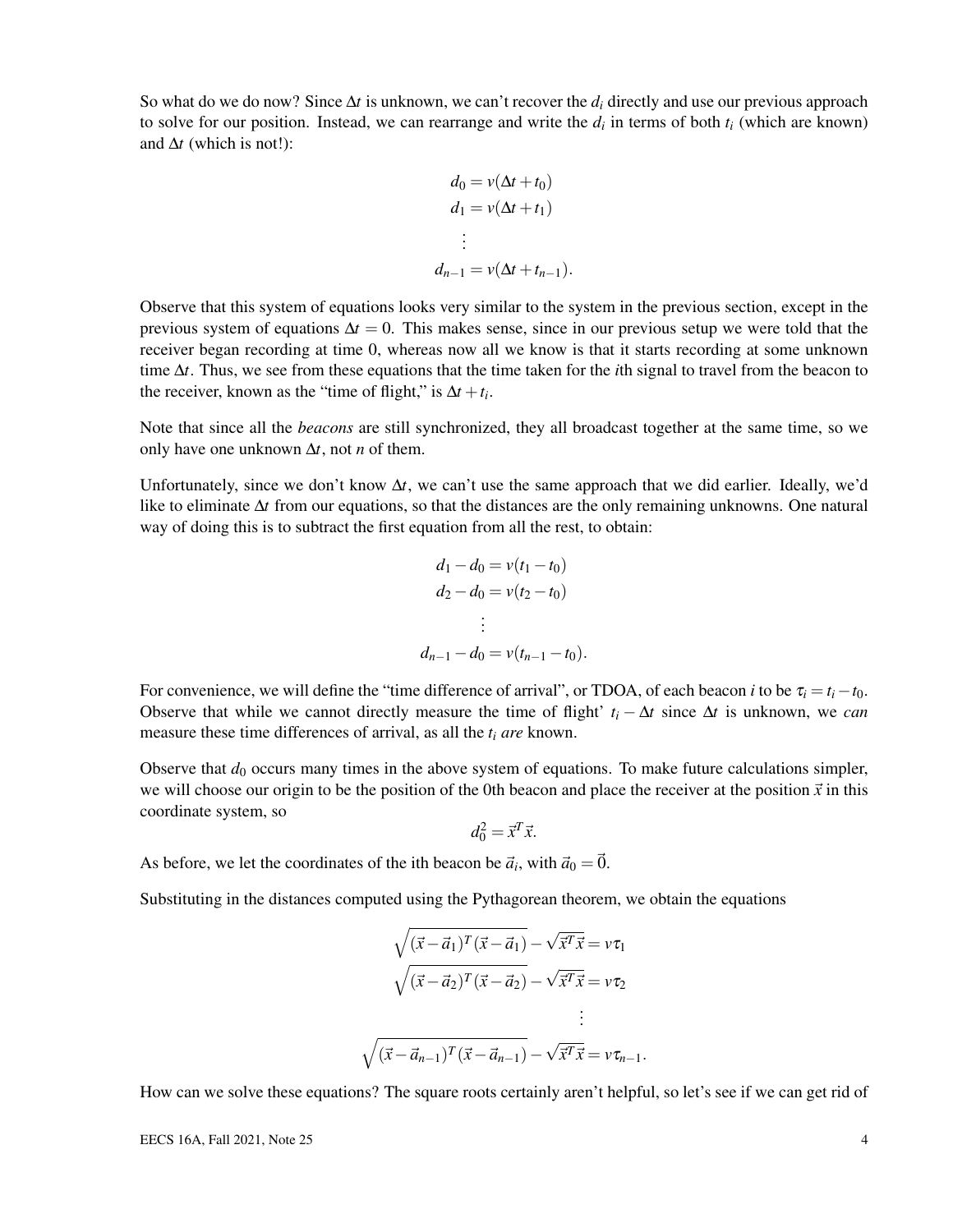them. Squaring each equation would remove some square roots, but then we'd get a cross term caused by the product of the two terms on the left hand side, which looks difficult to deal with. Instead, let's pull one square root to the other side, so that when we then square, we won't get as ugly a cross term.

Rearranging in such a manner, we obtain

$$
\sqrt{(\vec{x} - \vec{a}_1)^T (\vec{x} - \vec{a}_1)} = v\tau_1 + \sqrt{\vec{x}^T \vec{x}}
$$

$$
\sqrt{(\vec{x} - \vec{a}_2)^T (\vec{x} - \vec{a}_2)} = v\tau_2 + \sqrt{\vec{x}^T \vec{x}}
$$

$$
\vdots
$$

$$
\sqrt{(\vec{x} - \vec{a}_{n-1})^T (\vec{x} - \vec{a}_{n-1})^2} = v\tau_{n-1} + \sqrt{\vec{x}^T \vec{x}}.
$$

And now squaring, we obtain

$$
(\vec{x} - \vec{a}_1)^T (\vec{x} - \vec{a}_1) = (v\tau_1)^2 + \vec{x}^T \vec{x} + 2v\tau_1 \sqrt{\vec{x}^T \vec{x}}
$$
  

$$
(\vec{x} - \vec{a}_2)^T (\vec{x} - \vec{a}_2) = (v\tau_2)^2 + \vec{x}^T \vec{x} + 2v\tau_2 \sqrt{\vec{x}^T \vec{x}}
$$
  

$$
\vdots
$$
  

$$
(\vec{x} - \vec{a}_{n-1})^T (\vec{x} - \vec{a}_{n-1}) = (v\tau_{n-1})^2 + \vec{x}^T \vec{x} + 2v\tau_{n-1} \sqrt{\vec{x}^T \vec{x}}
$$

Does this look any better? Ideally, we'd get a linear equation, which we could then solve using Gaussian elimination or least squares, depending on the number of beacons. But there are still terms of the form  $\vec{x}^T \vec{x}$ elimination or least squares, depending on the number or beacons. But the and  $2\sqrt{\vec{x}^T \vec{x}}$  that keep this system nonlinear. Can we get rid of these terms?

The first thing to observe is that, by expanding out the left-hand-side, we get a  $\vec{x}^T \vec{x}$  term, which cancels with the right hand side. Awesome! Performing this expansion, we obtain

$$
\vec{x}^T \vec{x} - 2\vec{a}_1^T \vec{x} + \vec{a}_1^T \vec{a}_1 = (v\tau_1)^2 + \vec{x}^T \vec{x} + 2v\tau_1 \sqrt{\vec{x}^T \vec{x}}
$$
  

$$
\vec{x}^T \vec{x} - 2\vec{a}_2^T \vec{x} + \vec{a}_2^T \vec{a}_2 = (v\tau_2)^2 + \vec{x}^T \vec{x} + 2v\tau_2 \sqrt{\vec{x}^T \vec{x}}
$$
  

$$
\vdots
$$
  

$$
\vec{x}^T \vec{x} - 2\vec{a}_{n-1}^T \vec{x} + \vec{a}_{n-1}^T \vec{a}_{n-1} = (v\tau_{n-1})^2 + \vec{x}^T \vec{x} + 2v\tau_{n-1} \sqrt{\vec{x}^T \vec{x}}.
$$

And canceling, we then obtain

$$
-2\vec{a}_1^T \vec{x} + \vec{a}_1^T \vec{a}_1 = (v\tau_1)^2 + 2v\tau_1 \sqrt{\vec{x}^T \vec{x}}
$$

$$
-2\vec{a}_2^T \vec{x} + \vec{a}_2^T \vec{a}_2 = (v\tau_2)^2 + 2v\tau_2 \sqrt{\vec{x}^T \vec{x}}
$$

$$
\vdots
$$

$$
-2\vec{a}_{n-1}^T \vec{x} + \vec{a}_{n-1}^T \vec{a}_{n-1} = (v\tau_{n-1})^2 + 2v\tau_{n-1} \sqrt{\vec{x}^T \vec{x}}.
$$

Is this system of equations linear? Recall that the  $\vec{a}_i$  are constants (since their values are known), so the presence of  $\vec{a}_i^T \vec{a}_i$  terms *does not* make the system nonlinear, since they are also just constant terms.

However, the 2 $\sqrt{\vec{x}^T\vec{x}}$  term is a nonlinear term, since  $\vec{x}$  is an unknown. So our system isn't linear just yet. To get rid of this term, we could try to use the same "trick" we used in the previous section, where we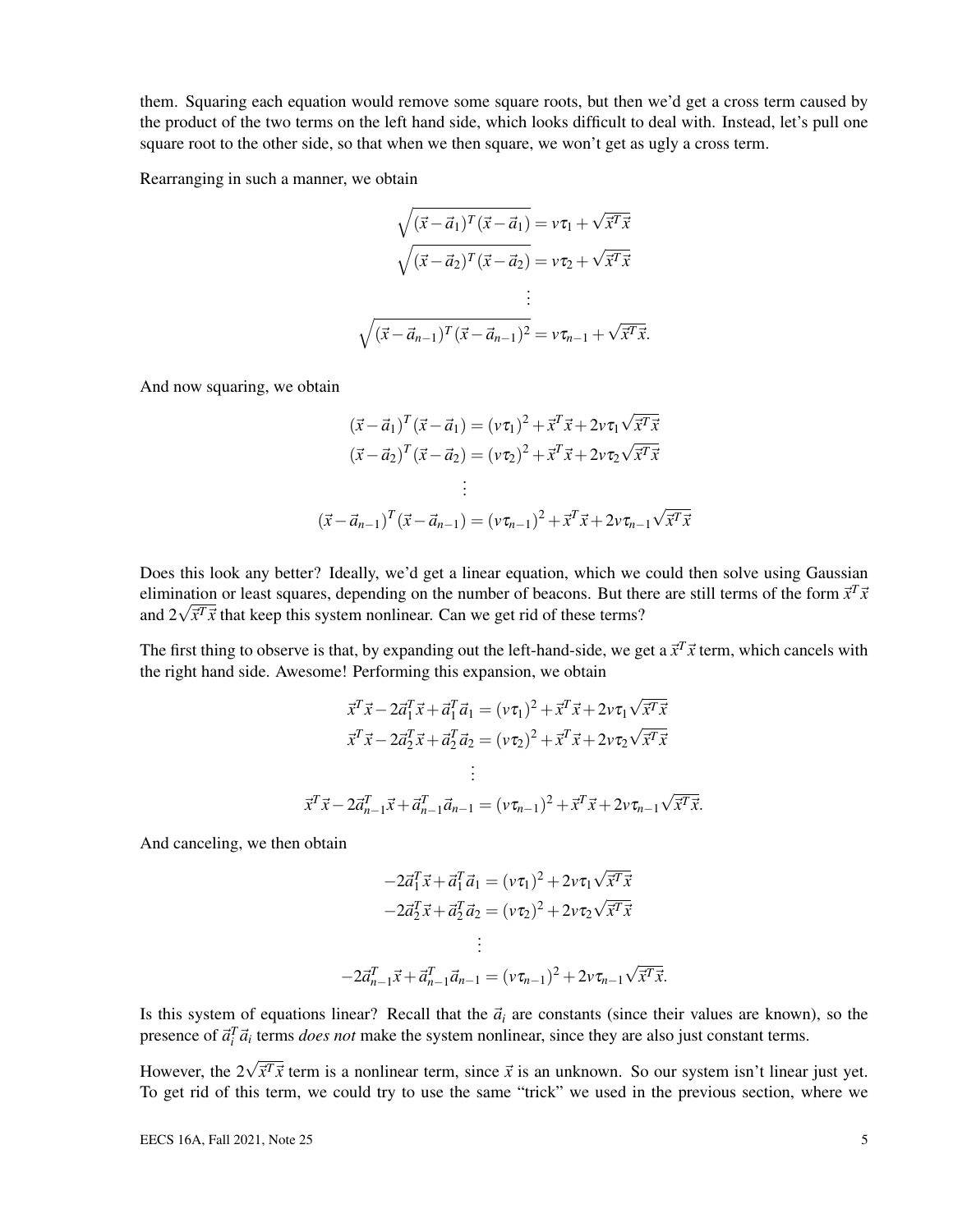subtracted equation 1 from all the other equations to get rid of the  $\vec{x}^T \vec{x}$  term. Unfortunately, here there are subtracted equation 1 from all the other equations to get rid of the x<sup>*x*</sup> x term. Unfortunately, here there are multiplicative coefficients in front of the  $2\sqrt{\vec{x}^T\vec{x}}$  term, so we can't directly subtract it out. Ins to first scale each equation in order to get rid of the constant, and then do the subtraction trick.

Dividing each equation by  $v\tau_i$  to get rid of the constant in front of  $2\sqrt{\vec{x}^T\vec{x}}$ , we obtain the system

$$
\frac{\vec{a}_1^T \vec{a}_1 - 2\vec{a}_1^T \vec{x}}{\nu \tau_1} = \nu \tau_1 + 2\sqrt{\vec{x}^T \vec{x}}
$$
\n
$$
\frac{\vec{a}_2^T \vec{a}_2 - 2\vec{a}_2^T \vec{x}}{\nu \tau_2} = \nu \tau_2 + 2\sqrt{\vec{x}^T \vec{x}}
$$
\n
$$
\vdots
$$
\n
$$
\frac{\vec{a}_{n-1}^T \vec{a}_{n-1} - 2\vec{a}_{n-1}^T \vec{x}}{\nu \tau_{n-1}} = \nu \tau_{n-1} + 2\sqrt{\vec{x}^T \vec{x}}.
$$

Now, we can subtract the first equation from each of the others individually, to obtain

$$
\frac{\vec{a}_2^T \vec{a}_2 - 2\vec{a}_2^T \vec{x}}{\nu \tau_2} - \frac{\vec{a}_1^T \vec{a}_1 - 2\vec{a}_1^T \vec{x}}{\nu \tau_1} = \nu \tau_2 - \nu \tau_1
$$
\n
$$
\frac{\vec{a}_3^T \vec{a}_3 - 2\vec{a}_3^T \vec{x}}{\nu \tau_3} - \frac{\vec{a}_1^T \vec{a}_1 - 2\vec{a}_1^T \vec{x}}{\nu \tau_1} = \nu \tau_3 - \nu \tau_1
$$
\n
$$
\vdots
$$
\n
$$
\frac{\vec{a}_{n-1}^T \vec{a}_{n-1} - 2\vec{a}_{n-1}^T \vec{x}}{\nu \tau_{n-1}} - \frac{\vec{a}_1^T \vec{a}_1 - 2\vec{a}_1^T \vec{x}}{\nu \tau_1} = \nu \tau_{n-1} - \nu \tau_1.
$$

Whew! That was a lot of messy algebra there at the end. But have we ended up with a linear system of equations? Well, notice that the only "quadratic" terms remaining are of the form  $\vec{a}_i^T \vec{a}_i$ . But since all the  $\vec{a}_i$ are known to us, these are just constant terms. The only terms involving the unknown  $\vec{x}$  are linear terms, so we have indeed obtained a linear system of equations!

Let's rewrite our equations in a more familiar form, collecting the constant terms on the right hand side, and stacking everything into a matrix-vector system:

$$
\begin{bmatrix}\n2\vec{a}_{1}^{T}/(\nu\tau_{1}) - 2\vec{a}_{2}^{T}/(\nu\tau_{2}) \\
2\vec{a}_{1}^{T}/(\nu\tau_{1}) - 2\vec{a}_{3}^{T}/(\nu\tau_{3}) \\
\vdots \\
2\vec{a}_{1}^{T}/(\nu\tau_{1}) - 2\vec{a}_{n-1}^{T}/(\nu\tau_{n-1})\n\end{bmatrix}\n\vec{x} = \begin{bmatrix}\n\nu\tau_{2} - \nu\tau_{1} + \frac{\vec{a}_{1}^{T}\vec{a}_{1}}{\nu\tau_{1}} - \frac{\vec{a}_{2}^{T}\vec{a}_{2}}{\nu\tau_{2}} \\
\nu\tau_{3} - \nu\tau_{1} + \frac{\vec{a}_{1}^{T}\vec{a}_{1}}{\nu\tau_{1}} - \frac{\vec{a}_{n}^{T}\vec{a}_{3}}{\nu\tau_{3}} \\
\vdots \\
\nu\tau_{n-1} - \nu\tau_{1} + \frac{\vec{a}_{1}^{T}\vec{a}_{1}}{\nu\tau_{1}} - \frac{\vec{a}_{n-1}^{T}\vec{a}_{n-1}}{\nu\tau_{n-1}}\n\end{bmatrix}
$$

Now, we have made the linear structure of our system of equations entirely explicit. Observe that we end up with  $n-2$  equations and a single unknown vector  $\vec{x}$ . Let x be in *d*-dimensional space. Thus, we need at least  $n \ge d+2$  beacons to determine our location when our clocks are not synchronized with those of the beacons - one more than we did in the case of synchronized clocks.

Intuitively, this can be justified by recognizing that we really have one more unknown - the offset ∆*t* - so we clearly need at least  $d+1$  beacons. The fourth and last equation is needed to "linearize" our system by

.